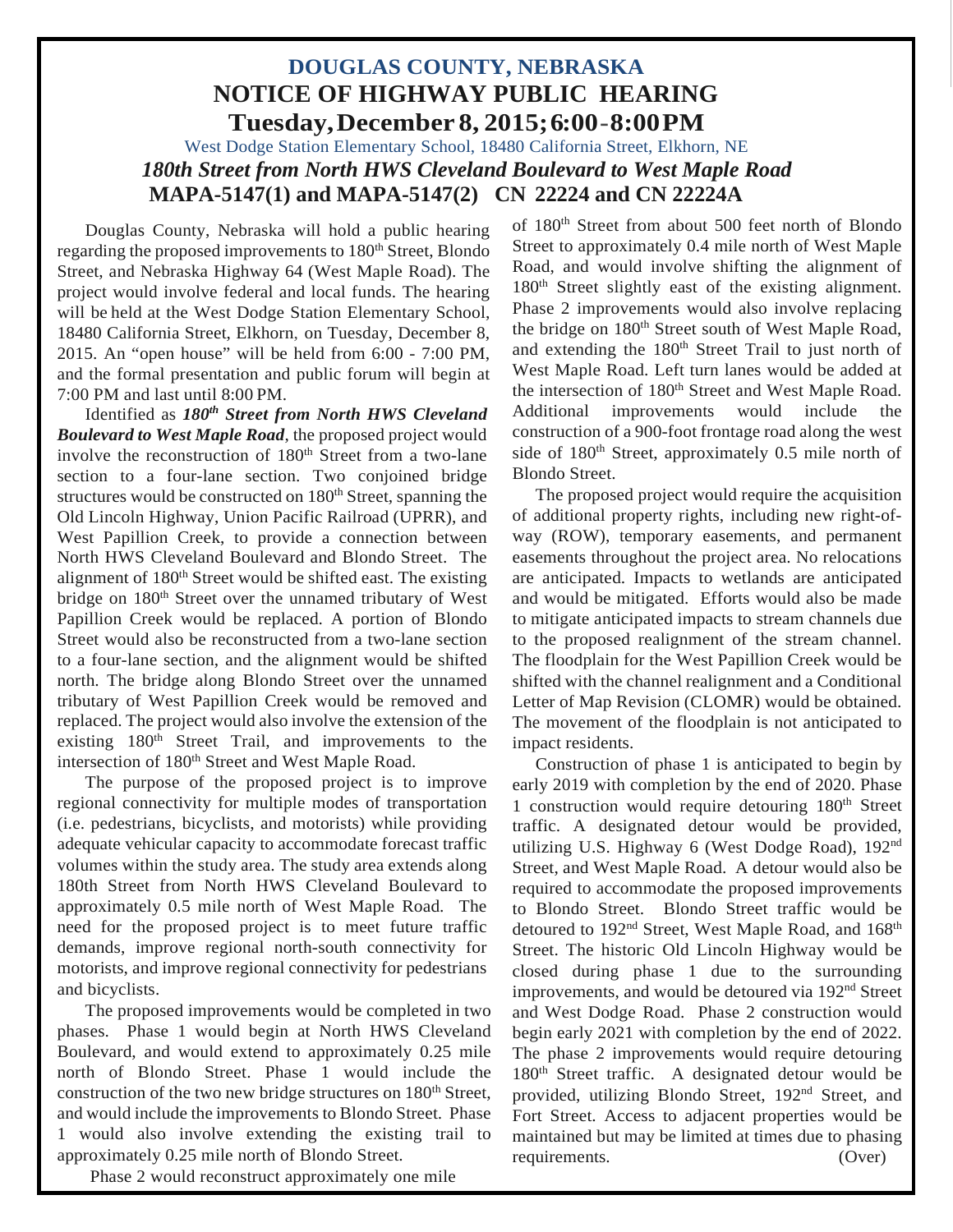The public hearing is being held to provide information regarding the project, currently in the design phase, and receive input regarding this project. The public is invited toattend and present relevant comments and questions. Design information will be displayed and personnel from Douglas County will be present to answer questions and receive comments.

The "open house" period will begin at 6:00 PM and will allow the public to come, gather pertinent information about the project, and speak one-on-one with project personnel. The presentation and public forum will begin at 7:00 PM.

The forum will allow citizens to express their opinions to Douglas County, Federal Highway Administration, and all assembled and to hear other participants' comments and opinions. Comments will be recorded at the hearing.

Comments will be collected through December 23, 2015. Written comments or requests should be submitted to:

Tom McDonald Douglas County Engineer's Office 15505 West Maple Road Omaha, Nebraska, 68116-5173 tom.mcdonald@douglascounty-ne.gov Telephone (402) 444-6372, Fax (402) 444-6244.

Douglas County will make every reasonable accommodation to provide an accessible meeting facility for all persons. Appropriate provisions forthe hearing and visually challenged or persons with limited English proficiency (LEP) will be made ifthe County is notified by December 2, 2015.

Information regarding the proposed project will be available after the meeting on the Douglas County website at http://www.dcengineer.org/information by clicking on the "180<sup>th</sup> Street Reconstruction" link.

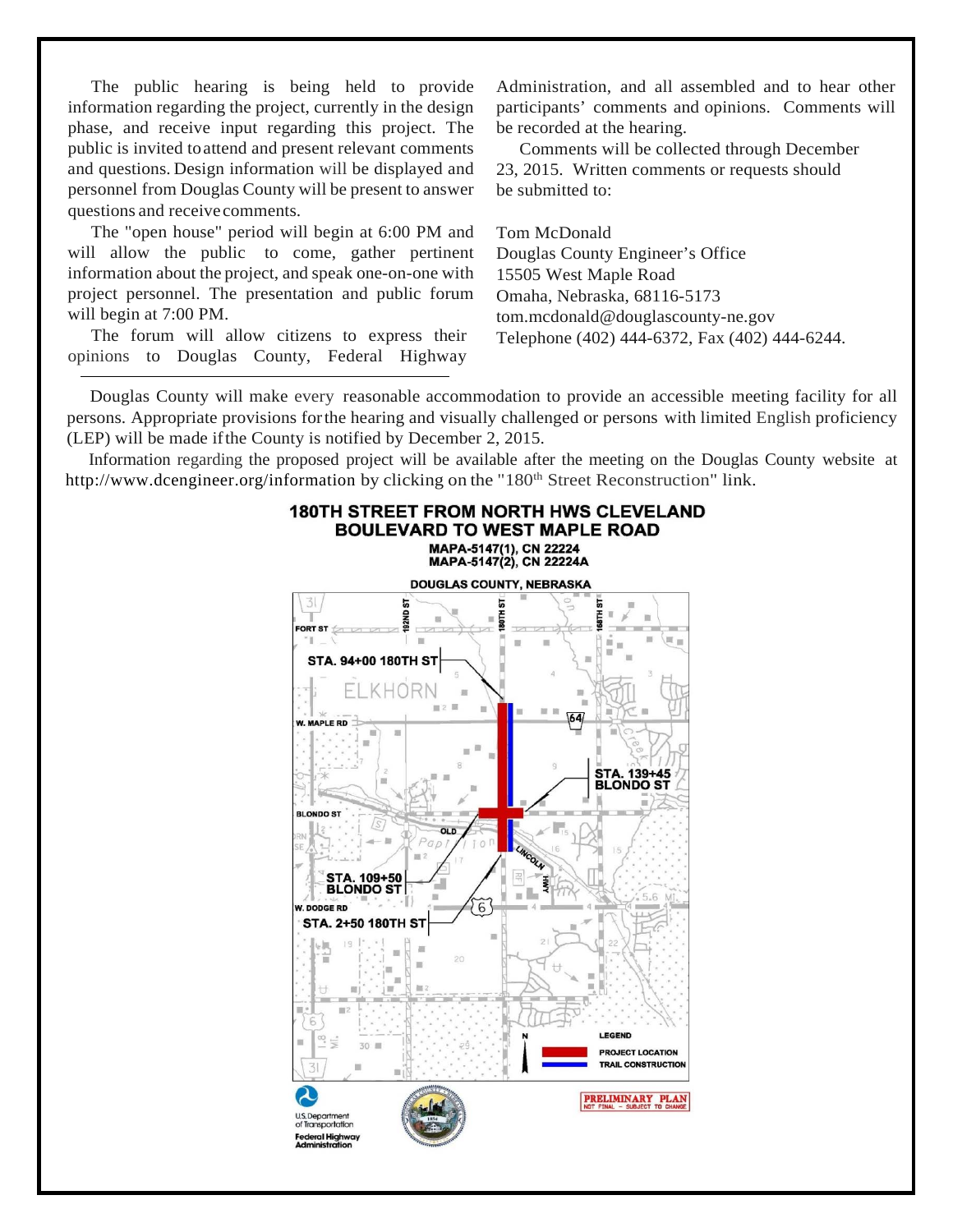# **180th Street North HWS Cleveland Boulevard to West Maple Road Douglas County, Nebraska MAPA-5147(1) & MAPA-5147(2) CN 22224 & CN 22224A**



# **Public Comment Form**

**Thank you for attending the 180th Street North HWS Cleveland Boulevard to West Maple Road project public hearing.**

Comments will be recorded at the hearing, and will also be accepted through December 23, 2015. Thank you for your participation!

> Tom McDonald Douglas County Engineer's Office 15505 West Maple Road Omaha, NE 68116-5173 Phone: (402) 444-6372 Email: tom.mcdonald@douglascounty-ne.gov

## **Additional Comments (PLEASE PRINT)** \_\_\_\_\_\_\_\_\_\_\_\_\_\_\_\_\_\_\_\_\_\_\_\_\_\_\_\_\_\_\_\_\_\_\_\_\_\_\_\_\_\_\_\_\_\_\_\_\_\_\_\_\_\_\_\_\_\_\_\_\_\_\_\_\_\_

\_\_\_\_\_\_\_\_\_\_\_\_\_\_\_\_\_\_\_\_\_\_\_\_\_\_\_\_\_\_\_\_\_\_\_\_\_\_\_\_\_\_\_\_\_\_\_\_\_\_\_\_\_\_\_\_\_\_\_\_\_\_\_\_\_\_ \_\_\_\_\_\_\_\_\_\_\_\_\_\_\_\_\_\_\_\_\_\_\_\_\_\_\_\_\_\_\_\_\_\_\_\_\_\_\_\_\_\_\_\_\_\_\_\_\_\_\_\_\_\_\_\_\_\_\_\_\_\_\_\_\_\_ \_\_\_\_\_\_\_\_\_\_\_\_\_\_\_\_\_\_\_\_\_\_\_\_\_\_\_\_\_\_\_\_\_\_\_\_\_\_\_\_\_\_\_\_\_\_\_\_\_\_\_\_\_\_\_\_\_\_\_\_\_\_\_\_\_\_ \_\_\_\_\_\_\_\_\_\_\_\_\_\_\_\_\_\_\_\_\_\_\_\_\_\_\_\_\_\_\_\_\_\_\_\_\_\_\_\_\_\_\_\_\_\_\_\_\_\_\_\_\_\_\_\_\_\_\_\_\_\_\_\_\_\_ \_\_\_\_\_\_\_\_\_\_\_\_\_\_\_\_\_\_\_\_\_\_\_\_\_\_\_\_\_\_\_\_\_\_\_\_\_\_\_\_\_\_\_\_\_\_\_\_\_\_\_\_\_\_\_\_\_\_\_\_\_\_\_\_\_\_ \_\_\_\_\_\_\_\_\_\_\_\_\_\_\_\_\_\_\_\_\_\_\_\_\_\_\_\_\_\_\_\_\_\_\_\_\_\_\_\_\_\_\_\_\_\_\_\_\_\_\_\_\_\_\_\_\_\_\_\_\_\_\_\_\_\_ \_\_\_\_\_\_\_\_\_\_\_\_\_\_\_\_\_\_\_\_\_\_\_\_\_\_\_\_\_\_\_\_\_\_\_\_\_\_\_\_\_\_\_\_\_\_\_\_\_\_\_\_\_\_\_\_\_\_\_\_\_\_\_\_\_\_ \_\_\_\_\_\_\_\_\_\_\_\_\_\_\_\_\_\_\_\_\_\_\_\_\_\_\_\_\_\_\_\_\_\_\_\_\_\_\_\_\_\_\_\_\_\_\_\_\_\_\_\_\_\_\_\_\_\_\_\_\_\_\_\_\_\_ \_\_\_\_\_\_\_\_\_\_\_\_\_\_\_\_\_\_\_\_\_\_\_\_\_\_\_\_\_\_\_\_\_\_\_\_\_\_\_\_\_\_\_\_\_\_\_\_\_\_\_\_\_\_\_\_\_\_\_\_\_\_\_\_\_\_ \_\_\_\_\_\_\_\_\_\_\_\_\_\_\_\_\_\_\_\_\_\_\_\_\_\_\_\_\_\_\_\_\_\_\_\_\_\_\_\_\_\_\_\_\_\_\_\_\_\_\_\_\_\_\_\_\_\_\_\_\_\_\_\_\_\_ \_\_\_\_\_\_\_\_\_\_\_\_\_\_\_\_\_\_\_\_\_\_\_\_\_\_\_\_\_\_\_\_\_\_\_\_\_\_\_\_\_\_\_\_\_\_\_\_\_\_\_\_\_\_\_\_\_\_\_\_\_\_\_\_\_\_ \_\_\_\_\_\_\_\_\_\_\_\_\_\_\_\_\_\_\_\_\_\_\_\_\_\_\_\_\_\_\_\_\_\_\_\_\_\_\_\_\_\_\_\_\_\_\_\_\_\_\_\_\_\_\_\_\_\_\_\_\_\_\_\_\_\_ \_\_\_\_\_\_\_\_\_\_\_\_\_\_\_\_\_\_\_\_\_\_\_\_\_\_\_\_\_\_\_\_\_\_\_\_\_\_\_\_\_\_\_\_\_\_\_\_\_\_\_\_\_\_\_\_\_\_\_\_\_\_\_\_\_\_

**Name:** \_\_\_\_\_\_\_\_\_\_\_\_\_\_\_\_\_\_\_\_\_\_\_\_\_\_\_\_\_\_\_\_ Address:  $\overline{\phantom{a}}$  ,  $\overline{\phantom{a}}$  ,  $\overline{\phantom{a}}$  ,  $\overline{\phantom{a}}$  ,  $\overline{\phantom{a}}$  ,  $\overline{\phantom{a}}$  ,  $\overline{\phantom{a}}$  ,  $\overline{\phantom{a}}$  ,  $\overline{\phantom{a}}$  ,  $\overline{\phantom{a}}$  ,  $\overline{\phantom{a}}$  ,  $\overline{\phantom{a}}$  ,  $\overline{\phantom{a}}$  ,  $\overline{\phantom{a}}$  ,  $\overline{\phantom{a}}$  ,  $\overline{\phantom{a}}$ 

**Phone Number:**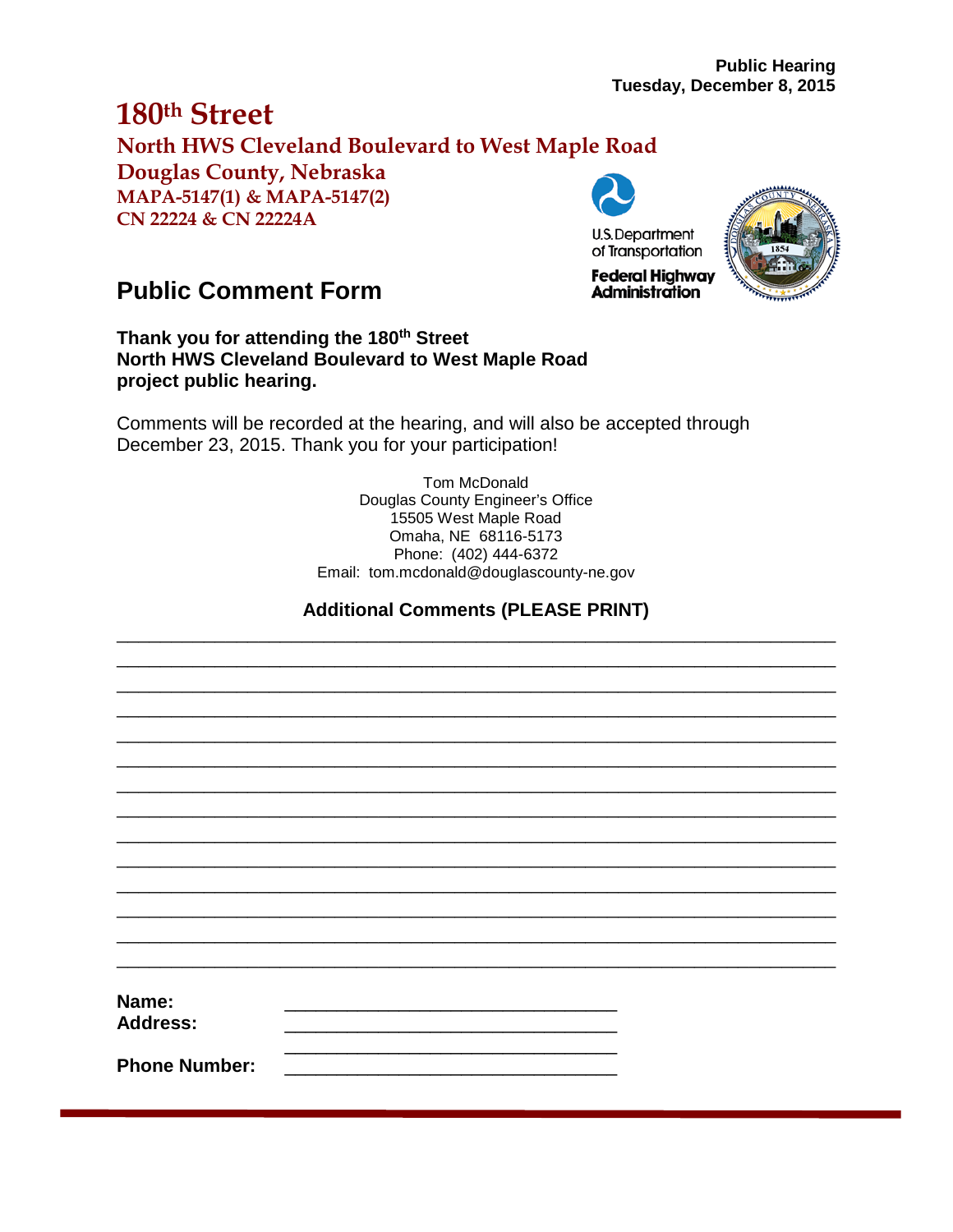Fold Here 2

Place Stamp Here

### TOM MCDONALD DOUGLAS COUNTY ENGINEER'S OFFICE 15505 WEST MAPLE ROAD OMAHA, NE 68116-5173

Fold Here 1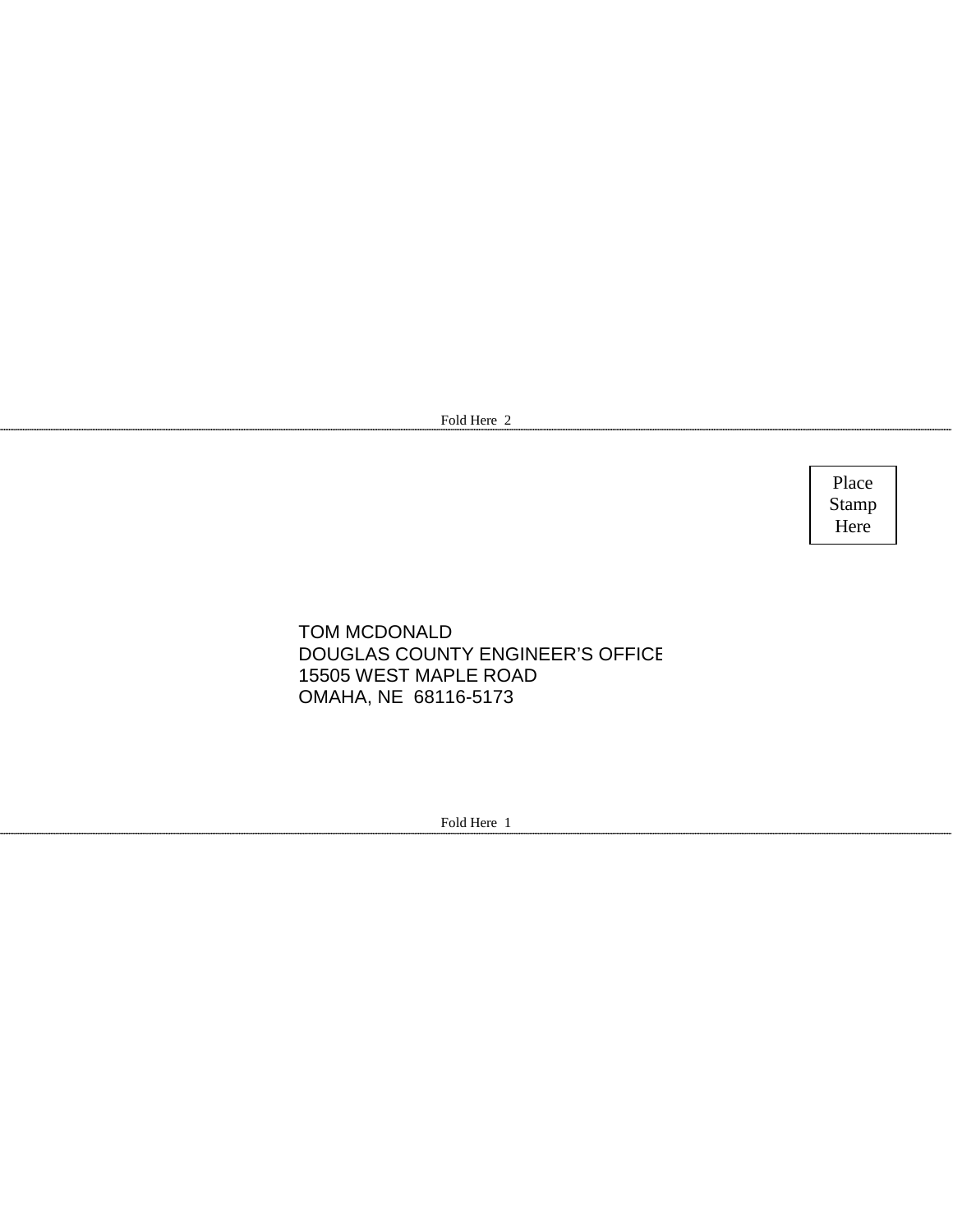#### **LOCATION:**

The proposed project would involve portions of 180th Street, Blondo Street, and Nebraska Highway 64 (West Maple Road), located in Douglas County. The 180th Street portion of the proposed project would start at North HWS Cleveland Boulevard, approximately 0.5 mile north of U.S. Highway 6 (West Dodge Road), and extend to approximately 0.4 mile north of Nebraska Highway 64 (West Maple Road). The 180th Street improvements would involve the reconstruction of 180th Street from a two-lane section to a four-lane section. Two conjoined bridge structures would be constructed on 180th Street, spanning the Old Lincoln Highway, Union Pacific Railroad (UPRR), and West Papillion Creek, to provide a connection between North HWS Cleveland Boulevard and Blondo Street. The alignment of 180th Street would be shifted east for the length of the project. The existing bridge on 180th Street over the unnamed tributary of West Papillion Creek (C002812910) would be replaced. The proposed improvements to Blondo Street would start approximately 1,700 feet west of 180th Street and extend approximately 1,300 feet east of 180th Street. The proposed improvements on Blondo Street would include the reconstruction from a twolane section to a four-lane section, and the alignment would be shifted north. The bridge along Blondo Street over the unnamed tributary of West Papillion Creek (C002821815) would be removed and replaced. The project would also involve the extension of the existing 180th Street Trail which would begin north of North HWS Cleveland Boulevard and would extend north to approximately 500 feet north of West Maple Road. Improvements would also be made to the intersection of 180th Street and West Maple Road.

The purpose of the proposed project is to improve regional connectivity for multiple modes of transportation (i.e. pedestrians, bicyclists, and motorists) while providing adequate vehicular capacity to accommodate forecast traffic volumes within the study area. The study area extends along 180th Street from North HWS Cleveland Boulevard to approximately 0.5 mile north of West Maple Road. The need for the proposed project is to meet future traffic demands,

#### **PURPOSE AND NEED SUMMARY:**

#### **POTENTIAL IMPACTS:**

The proposed project would require the acquisition of additional property rights, including new right-of-way and temporary easements throughout the project area. No relocations are anticipated. Impacts to wetlands are anticipated and would be mitigated. Efforts would also be made to mitigate anticipated impacts to stream channels due to the proposed realignment of the stream channel. The floodplain for the West Papillion Creek would be shifted with the channel realignment and a Conditional Letter of Map Revision (CLOMR) would be obtained. The movement of the floodplain is not anticipated to impact residents.

#### **ACCOMODATION OF TRAFFIC:**

Phase 1 construction would require detouring 180th Street traffic. A designated detour would be provided, utilizing West Dodge Road, 192nd Street, and West Maple Road. A detour would also be required to accommodate the proposed improvements to Blondo Street. Blondo Street traffic would be detoured to 192nd Street, West Maple Road, and 168th Street. The Old Lincoln Highway, a historic property, would be closed during phase 1 due to the surrounding improvements, and would be detoured via 192nd Street and West Dodge Road. Phase 2 construction would require detouring 180th Street traffic to Blondo Street, 192nd Street, and Fort Street.

#### **RIGHT-OF-WAY:**

The proposed project would require the acquisition of additional property rights, including new right-of-way, temporary easements, and permanent easements throughout the project area. No relocations are anticipated. Access to adjacent properties would be maintained but may be limited at times due to phasing requirements.

**PUBLIC HEARING: Tuesday, December 8, 2015 West Dodge Station Elementary School 18480 California Street, Elkhorn, Nebraska Open House: 6:00 PM to 7:00 PM Presentation: 7:00 PM to 7:15 PM Public Forum: 7:15 PM to 8:00 PM**







improve regional north-south connectivity for motorists, and improve regional connectivity for pedestrians and bicyclists.

#### **PROJECT DESCRIPTION:**

The proposed improvements would be completed in two phases. Phase 1 would begin at North HWS Cleveland Boulevard, and would extend to approximately 0.25 mile north of Blondo Street. Phase 1 would include the construction of the two new bridge structures on 180th Street, and would include the improvements to Blondo Street. Phase 1 would also involve the construction of a 10-foot wide concrete bicycle and pedestrian trail which would begin just north of North HWS Cleveland Boulevard and would extend north to approximately 0.25 mile north of Blondo Street.

Phase 2 would reconstruct approximately one mile of 180th Street from about 500 feet north of Blondo Street to approximately 0.4 mile north of West Maple Road, and would involve shifting the alignment of 180th Street slightly east of the existing alignment. Phase 2 improvements would also involve replacing the bridge on 180th Street south of West Maple Road, and extending the 180th Street Trail to just north of West Maple Road. Right turn lanes would be added at the intersection of 180th Street and West Maple Road. Additional improvements would include the construction of a 900-foot frontage road along the west side of 180th Street, approximately 0.5 mile north of Blondo Street.

#### **CONSTRUCTION SCHEDULE:**

Construction of phase 1 is anticipated to begin by early 2019 with completion by the end of 2020. Phase 2 construction would begin early 2021 with completion by the end of 2022.

#### **ESTIMATED COSTS:**

The estimated cost is approximately \$31,000,000 for phase 1, and \$10,000,000 for phase 2. Funding for the project would derive from federal and local funding sources.



**Conceptual rendering of 180th Street Bridge Over Old Lincoln Highway**

**Send comments to:** Tom McDonald Douglas County Engineer's Office 15505 West Maple Road Omaha, NE 68116-5173 Phone: (402) 444-6372 Email: tom.mcdonald@douglascounty-ne.gov